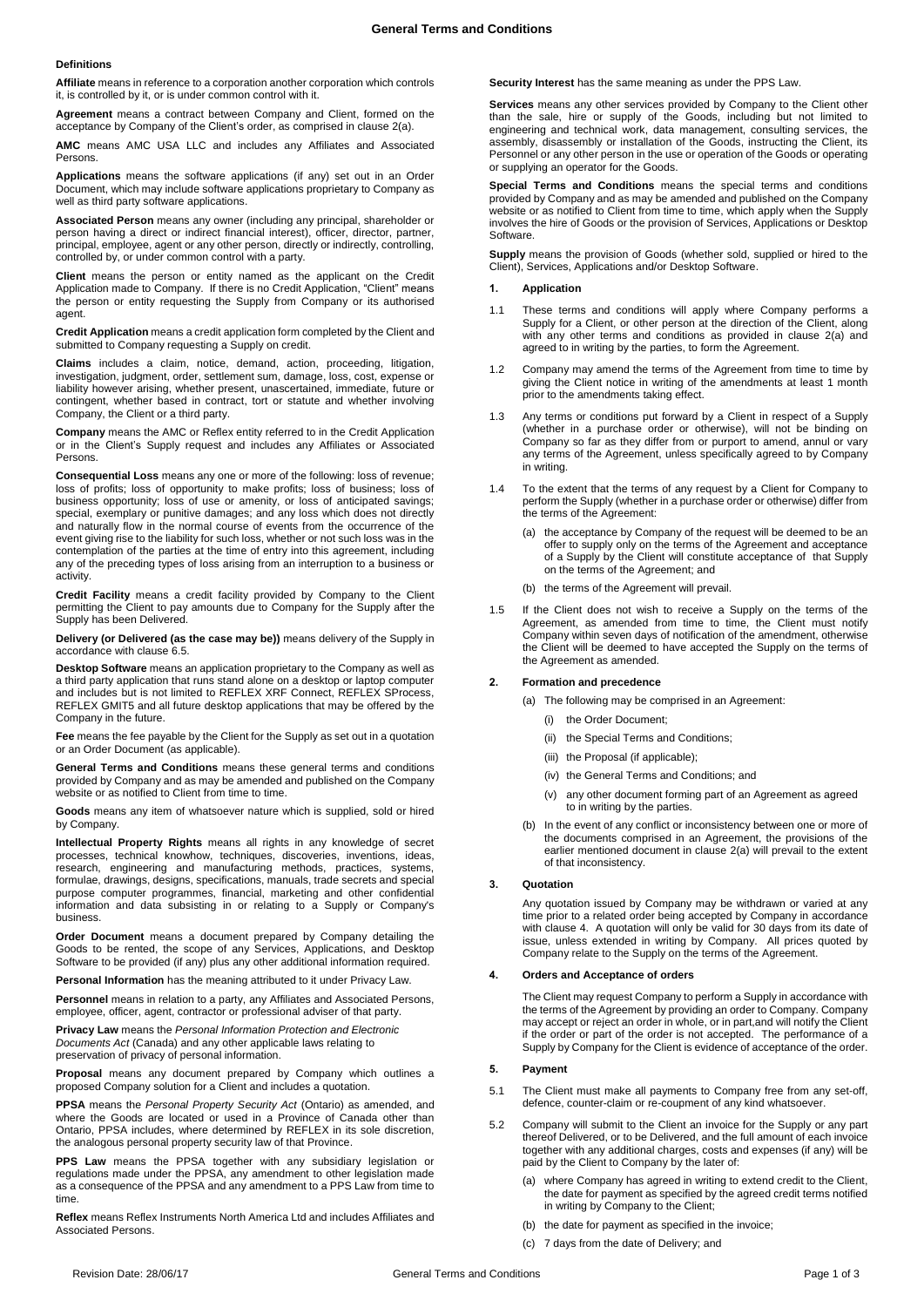**General Terms and Conditions**

(d) such other date as agreed between the parties in writing.

- 5.3 Company reserves the right to issue an invoice for partial Deliveries and Deliveries delayed at the request of the Client.
- 5.4 Company may, with prior written notice to the Client, offset any amount due from Company to the Client against any amount due from the Client to Company, whether in connection with the Supply or otherwise.
- 5.5 Where Company agrees to extend credit to the Client, the Client must make payments when so required to ensure the total amount outstanding from time to time remains within the credit limit determined by Company.
- 5.6 Company may, with the prior written consent of the Client, increase the Fee every 12 months from the first of July and at such other times agreed between the parties.

### **6. Delivery**

- 6.1 The time within which Company may advise the Client that it will make Delivery of the Supply will be regarded as a best estimate, but will not be guaranteed and may be subject to extension to cover delays caused by or contributed to by weather, industrial action, manufacturers or suppliers, fire or any other cause beyond the control of Company. No responsibility, liability or Claim will be accepted by Company for the consequences of any such delay(s) beyond the Company's reasonable control.
- 6.2 If, as a result of causes beyond Company's reasonable control, Company determines that it will not be able to deliver all or part of the Supply within a reasonable timeframe, either party may terminate the relevant Agreement. Company agrees to indemnify the Client for the direct additional costs incurred as a result of such termination, and otherwise both parties release each other from any Claims in relation to the Agreement and in respect of the termination.
- 6.3 Delivery of the Supply may be effected as a whole, or in separate parts with prior agreement of the parties.
- 6.4 If the Client requests Company to delay Delivery of any or all of the Goods, Company may agree to store the Goods, with such storage to be at the Client's expense.
- <span id="page-1-0"></span>6.5 Where applicable, Company will deliver the Goods to the Client in accordance with the Agreement or, if not specified or otherwise agreed by Company in writing, by delivering the Goods ex works (as that term is defined in the Incoterms 2010) or such other location within Canada as nominated by Company acting reasonably (**Delivery Point**).
- 6.6 If the Delivery Point is Company's premises, the Client must remove the Goods from the Delivery Point within 14 days of the date of Delivery.

# **7. Inspection**

- 7.1 The Client must inspect the Supply as soon as practicable on Delivery.
- <span id="page-1-2"></span>7.2 Subject to clause [8,](#page-1-1) no Claim for shortages or damages or defective Supply may be made against Company unless written notice of such claim is received by Company within 3 days after Delivery. Upon such notice Company reserves the right to rectify any shortage or damages or defective Supply at its own expense and within reasonable time after notification by the Client.
- 7.3 Subject to clause [8,](#page-1-1) if the Client fails to notify Company in accordance with clause [7.2,](#page-1-2) the Client will be deemed to have accepted the Supply.

# <span id="page-1-1"></span>**8. Warranties and Exclusions**

- 8.1 Subject to any warranties which are implied by law and cannot otherwise be excluded, Company excludes all other warranties, guarantees, terms, conditions or liability in relation to the Supply.
- 8.2 To the extent that Company's liability cannot be excluded by law, Company's liability with respect to the Supply will be limited to any one or more of the following as determined by Company in its absolute discretion:
	- (a) the cost of replacing the Goods or resupplying the Services; or
	- (b) the cost of having the Goods repaired or Services resupplied.
- 8.3 The Client agrees that it has made its own enquiries as to the suitability of the Supply (or any part of the Supply) for the Client's intended use and the Client has not relied upon any statement, representation or information provided by or on behalf of Company in respect of the Supply (including the use of the Supply).
- 8.4 The Client agrees to take all reasonable steps to mitigate any loss or damage it suffers or incurs.

# <span id="page-1-6"></span>**9. Limitation of liability**

- <span id="page-1-4"></span>9.1 Subject to clause [9.2,](#page-1-3) Company's total potential liability arising out of or in connection with its performance of its obligations pursuant to the Agreement or in respect of the Supply, including without limitation any negligent acts or omissions, is limited as follows:
	- (a) Neither party shall have liability to the either party for any Consequential Loss; and
	- Company's total aggregate liability for any and all loss or damage, however arising, is capped at the Applicable Tax exclusive aggregate price paid by the Client to Company under the Agreement

for the specific Supply that gave rise to the loss or damage in question or the amount of CAD \$50,000 whichever is less.

<span id="page-1-3"></span>9.2 The limitations in clause [9.1](#page-1-4) do not apply to the extent that any loss or damage is directly attributable to fraud or wilful misconduct by Company.

### <span id="page-1-7"></span>**10. Release and Indemnity**

- <span id="page-1-5"></span>10.1 Except to the extent a Claim or demand is caused by the negligent act of omission of the Company, the Client releases and discharges Company from all Claims and demands on Company and any direct loss or damage caused to the Client or any other person and indemnifies and holds Company harmless from and against all liabilities, losses, damages, costs or expenses incurred or suffered by Company and from and against all Claims made against Company, arising in either case as a result of, or which has been contributed to by:
	- (a) the Client's breach of any of its obligations under the Agreement;
	- (b) the Client's failure to comply with any laws, rules, standards, or regulations applicable to the Agreement or the Supply;
	- (c) the Client's failure to keep any Goods which are the property of Company safe and secure;
	- (d) any use of the Goods contrary to any instructions or warnings given by Company or the manufacturer of the Goods;
	- (e) any other negligence or any breach of duty by the Client;
	- (f) any compliance or adherence by Company with any instruction by the Client; or
	- (g) any reliance by Company on any representation by the Client.
- 10.2 The parties agree and acknowledge that, for the purposes of claus[e 10.1,](#page-1-5)  a reference to the Client includes the Client's agents, employees, directors, representatives and contractors and any person or party who uses the Supply or claims an interest in the Goods as a result of a transaction with, or otherwise with the permission of, the Client.

# <span id="page-1-8"></span>**11. Default by the Client**

- 11.1 In the event the Client:
	- (a) breaches or is alleged to have breached the Agreement and fails to rectify such breach when requested by the Company;
	- (b) threatens or is likely to become subject to any insolvency, administration or bankruptcy;
	- (c) has made any false, inaccurate or misleading statements having a material effect in relation to the making of the Agreement or any related or collateral document; or
	- (d) in Company's opinion, acting reasonably, has a material adverse change in their financial condition;

Company may, without prejudice to any other rights:

- (e) refuse to perform a Supply except where payment in full has been received by Company prior to a Supply; and
- (f) retain (where applicable) all moneys paid on account of any Supply.
- 11.2 If the Client defaults in paying any invoiced amount or any amount otherwise due and owing from the Client to Company, and fails to rectify such default within seven (7) days of a written request from the Company to do so:
	- (a) the Client must pay interest on the highest debt balance of each calendar month on monies owing by the Client to Company calculated daily from the date the amount became payable to the date of payment at an annual rate of interest of 36% and the rate advised by the Bank as the rate charged by the Bank on overdrafts in excess of \$100,000, or interest costs awarded by the courts, whichever is the greater (to a maximum of 60% per annum); and
	- (b) any unpaid amount together with interest and any other expenses becomes a debt due by the Client to Company and the Client must pay Company's reasonable costs of any enforcement action, including, but not limited to, any legal costs.

#### <span id="page-1-9"></span>**12. Survival**

- (a) All obligations of the parties under an Agreement will survive the expiration or termination of the Agreement to the extent required for full observance and performance.
- (b) The following clauses survive termination of the Agreement: clause [9](#page-1-6) (Limitation of Liability); clause [10](#page-1-7) (Release and Indemnity); clause [11](#page-1-8) (Default by the Client); clause 16 (Intellectual Property) and this claus[e 12.](#page-1-9)

### **13. Governing Law**

The Agreement will be governed and determined in accordance with the Province of Ontario and the parties submit to the non-exclusive jurisdiction of the courts of that Province. The operation of the United Nations Convention on Contracts for the International Sale of Goods is hereby excluded.

### **14. Amounts Exclude Applicable Taxes**

Unless otherwise agreed by Company in writing, all amounts payable in relation to the Agreement are expressed to be exclusive of Applicable Taxes which are the sole responsibility of the Applicant